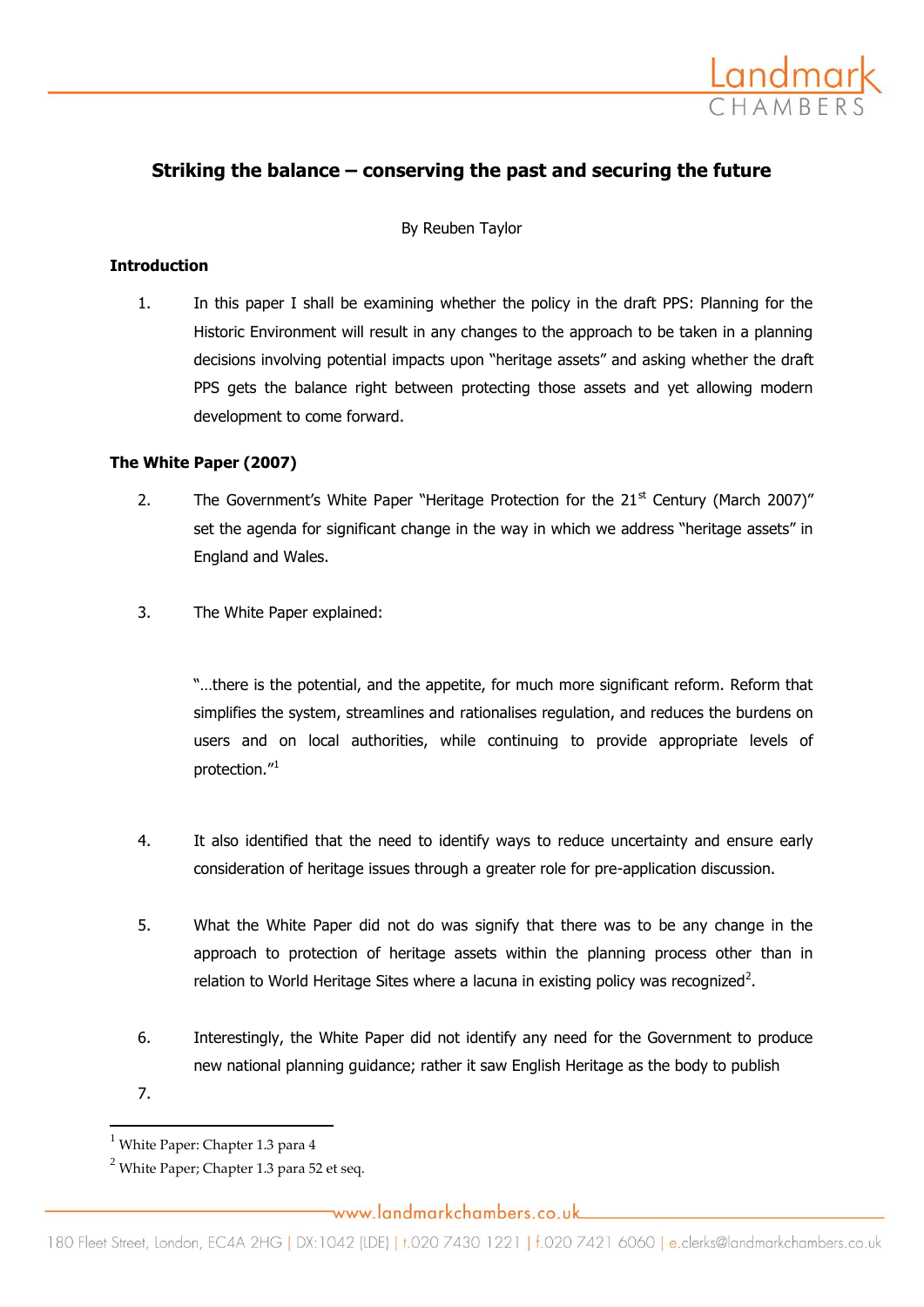

this<sup>3</sup>. Somewhere along the line however the penny dropped that if the goals of the White Paper were to be achieved PPG15, now some 15 years old, and PPG16 now some 19 years old, would need to be reviewed and replaced.

### **The Consultation Paper**

 $\overline{a}$ 

- 8. The draft PPS: Planning for the Historic Environment raises a number of issues. I shall be focusing upon:
	- (1) The Policy Objectives
	- (2) Assessment and the Evidence Base;
	- (3) Pre-application discussions;
	- (4) Preserving Setting; and
	- (5) Enabling Development.
- 9. To a jobbing planner, the publication of a new PPS is always a time of unease. There is for many a sense of trepidation as the mandarins in Whitehall churn out another policy paper that reveals yet again the degree to which they are divorced from a real understanding of the practical issues that developers and local authorities face within the planning system on a daily basis. There are some wonderful examples of this in the draft PPS.
- 10. A personal favourite is in the second paragraph of the introduction. We are told in lofty tones that "people are not averse to change in principle". Has anyone in Whitehall actually been to a planning inquiry? There are millions of people in this country who are averse to change in principle. They write in and object to development in their thousands. They turn up to planning inquiries to boo and hiss. They elect local authority members on platforms of development constraint. As a result there are plenty of local politicians who are averse to change in principle if it means they will be re-elected.
- 11. I am being flippant but the consequences for policy and its effectiveness are significant if these sorts of practical realities are not recognized. For example, it is a central theme of the new policy that new development can and must be integrated with the old. Indeed, the draft PPS emphasizes in several places that the presence of a heritage asset is a potential benefit to the design of new development and indeed should serve as the

 $3$  White Paper: Chapter 1.4 para 9: EH new guidance on the outcomes local authorities should be seeking from their historic environment services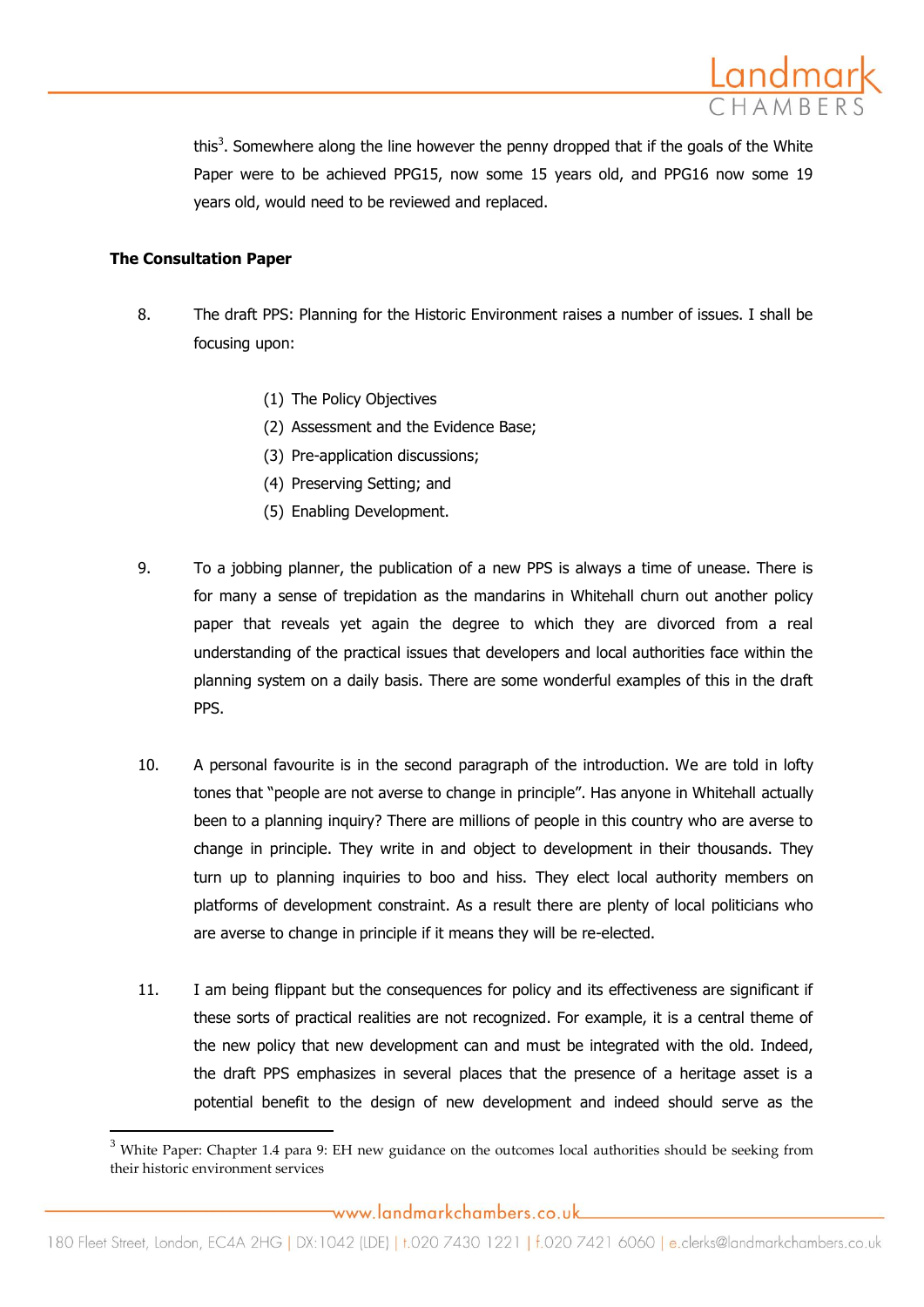

inspiration for it. The reality is that the juxtaposition of old and new is highly controversial. Proposals that mix old with new are not widely embraced; just ask Prince Charles. Yet, the impression given by the PPS is that the population is simply clamouring for precisely such a mix and juxtaposition.

### **The Objectives**

- 12. In paragraph 5 of the draft PPS the Government sets out its objectives: "the historic environment, and heritage assets in particular, should be conserved, enhanced and enjoyed for the quality of life they bring to this and future generations." So far so uncontroversial.
- 13. However there are some subtleties to the language used in other objectives that bear closer scrutiny. For example, it is an objective:

"to conserve and, where appropriate, enhance England's heritage assets **in a manner appropriate to their significance**" (emphasis added)

14. This could be read as suggesting that there are different degrees of protection depending on the significance of the asset. Such an interpretation would appear to be supported by reference later in the draft at paragraph HE9.8 of the draft which indicates that:

"Local Planning Authorities should not accept **material** harm to or removal of significance in relation to a heritage asset…" (emphasis added)

- 15. Thus, what may constitute material harm (i.e. what will not conserve) may be different depending upon the significance of the asset. Or to look at it another way, the extent to which a new development may harm a heritage asset without giving rise to a policy objection will vary depending upon the significance of that asset. Thus, there may be scope for doing more harm to a less significant asset than to a more significant one without being contrary to the new policy.
- 16. Indeed, this approach seems to be supported by paragraph 10.2 of the draft PPS which states that material loss of heritage assets of the highest significance should be wholly exceptional. No such guidance is given in respect of assets of lesser significance. Again, we see a distinction being drawn in terms of approach based upon the significance of an asset.

www.landmarkchambers.co.uk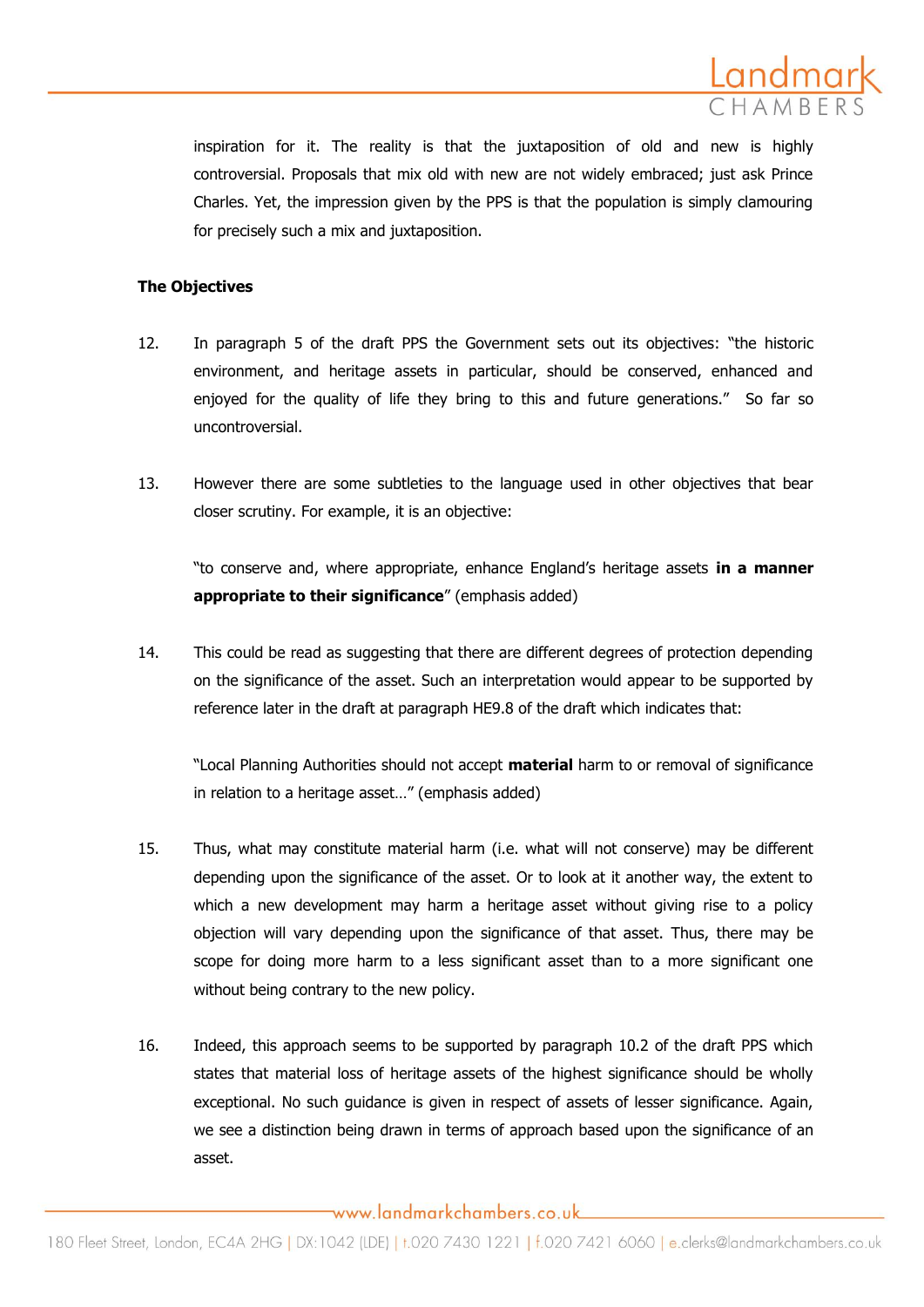

- 17. This would reveal a marked departure from the policy approach in planning that has been applied through PPG15. In PPG15 there is no concept of "material harm". The Courts have interpreted the policy of requiring that heritage assets should be preserved or enhanced as meaning that no harm should be caused<sup>4</sup>. That concept was not subject to considerations of degrees of harm based upon the significance of the heritage assets under consideration. If a development caused any harm of no matter what degree it was contrary to policy.
- 18. The draft PPS however refers to material harm; by implication there must be some degree of harm that can be countenanced that would not be material i.e. immaterial harm. Thus, the new policy would seem to allow some degree of harm to be caused without giving rise to a policy objection.
- 19. The implications of such an approach may be radical. It may bring in a greater degree of flexibility for the developer and make it easier to obtain planning permission for new development alongside heritage assets of lesser significance. On the other hand, that greater degree of flexibility is likely to bring with it greater scope for argument as to firstly, the significance of the heritage asset, and secondly, the degree to which any harm caused by a proposed development may be "material" or not. Greater scope for argument seems to me to be unlikely to deliver the greater certainty for developers sought by the White Paper.
- 20. A further difficulty with this apparent change of approach relates to the relationship of it to the statutory duties upon LPAs when determining applications for planning permission that impinge upon heritage assets. For example, the draft PPS is promulgated against the background of the duty upon LPAs under s66 of Listed Buildings and Conservations Areas 1990 to have special regard to the desirability of preserving the building, its setting or any features of architectural or historic interest which it possesses. See also s72 in relation to conservations areas which has similar wording.
- 21. It seems to me that there may be real difficulties in reconciling the approach of "material harm" related to the significance of the asset with the various statutory duties that require regard to be paid to preserving or enhancing. The statutory duties of course do not link

 $\overline{\phantom{a}}$ 

 $^4$  see South Lakeland v SSE [1992] 2 AC 141 at 146-7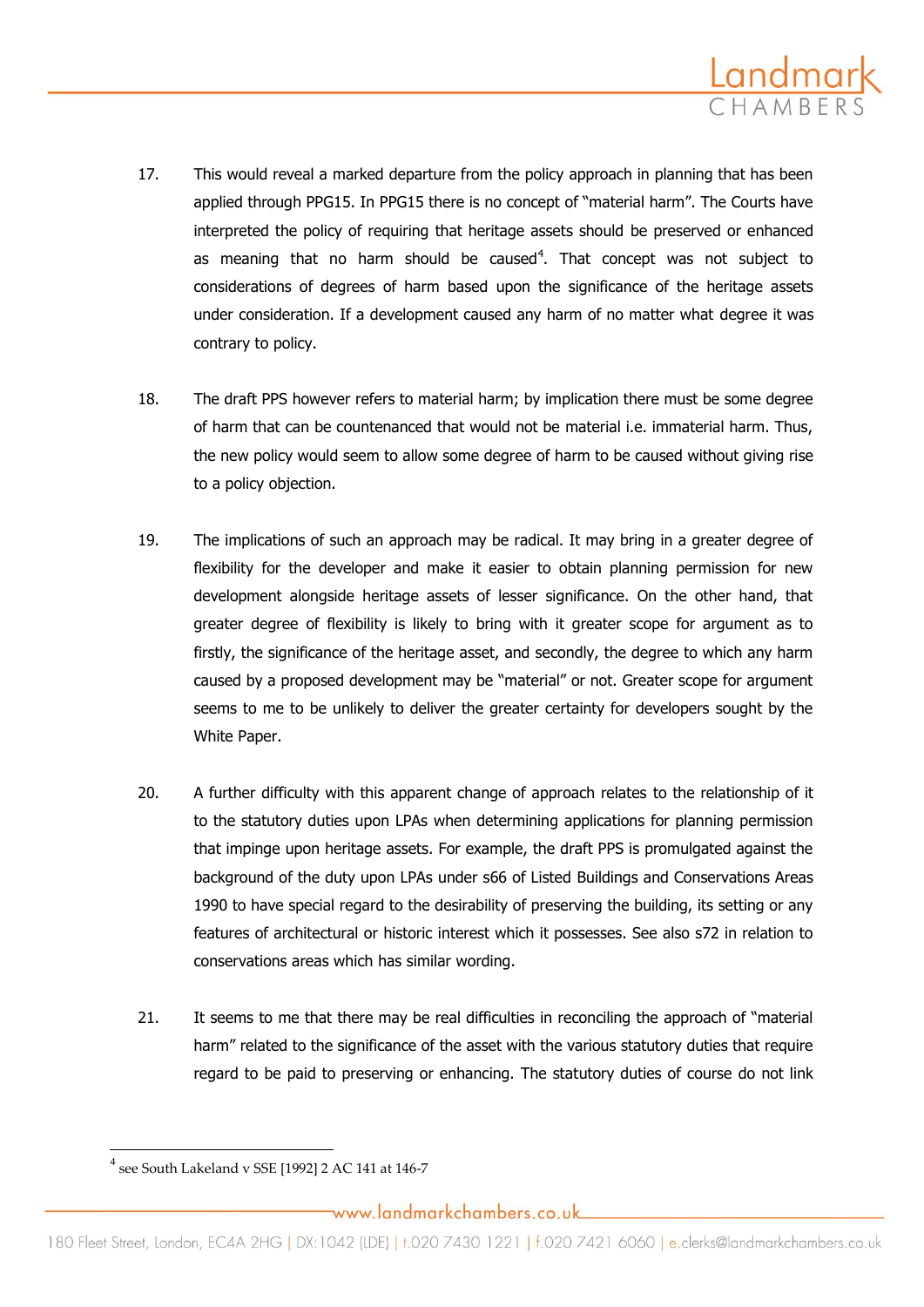

the degree of preservation required to the significance of the asset. They do not recognise the concept of "immaterial harm".

- 22. A further area where the wording of the objectives provides scope for debate relates to the approach to the enhancement of heritage assets. To date the decision in the South Lakeland case rather neutered the importance of enhancement in the context of a policy of preserve or enhance; as long as no harm was caused the test was met. There was thus never any obligation to enhance.
- 23. The draft PPS contains words that may change all that; the objective is defined as being "to conserve, and where appropriate enhance England's heritage assets". Thus, there may be circumstances where for a development to conserve a heritage asset is not sufficient in policy terms and that what that development must achieve is enhancement of the heritage asset. The difficulty is that the draft PPS is totally silent as to what those circumstances might be.
- 24. The absence of any guidance here is bound to cause problems. Again, it is not difficult to envisage the controversial development where the developer aims for a baseline of conserving a heritage asset but objectors and the local authority contend that enhancement is appropriate. In order to determine who is right it would be helpful to have some Government policy indicating the sorts of factors to which regard should be had. The absence of such guidance is recipe for uncertainty and delay, which is the very opposite of what the draft PPS seeks to achieve.

#### **Assessment and the Evidence Base**

- 25. A key element to the draft PPS policy is the emphasis upon prior assessment of heritage assets and the retention of an evidence base to assist developers in formulating their schemes and local planning authorities in their decision making. The evidence required is to be "proportionate" (whatever that means) but importantly it is to be sufficient "to inform adequately" the relevant planning process $5$ .
- 26. This requirement is not without teeth. LPA's are told in the draft PPS not to validate applications for planning permission where the extent of the impact of the proposed

 $\overline{\phantom{a}}$ 

<sup>5</sup> Draft PPS para HE1.1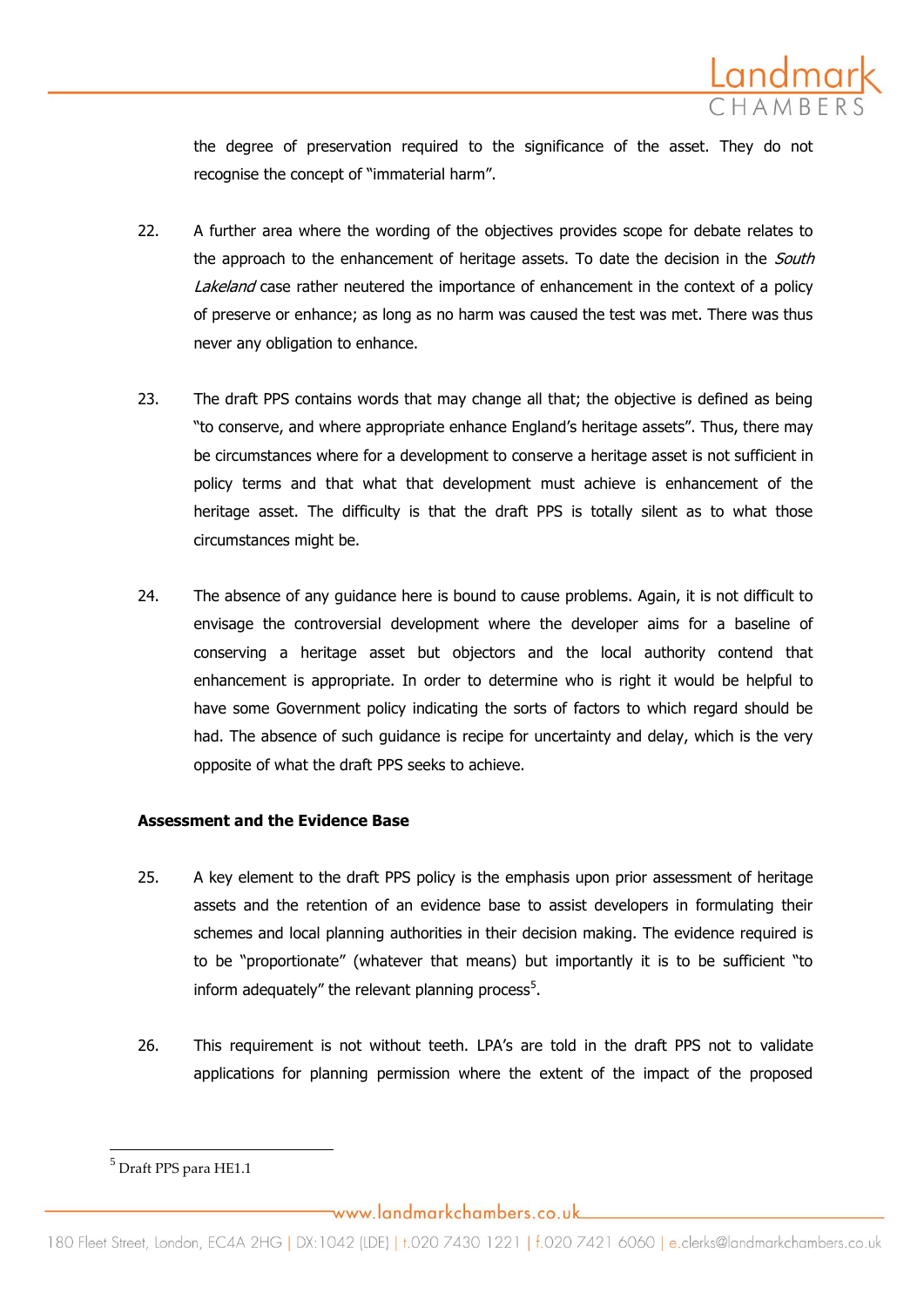

development on the significance of any heritage assets affected cannot be fully understood from the application and supporting documents<sup>6</sup>.

- 27. This is highly likely to give rise to practical difficulties in my view. Consider a situation where a dispute has arisen in pre-application discussions as to whether the significance of a heritage asset has been fully appraised or whether there is dispute as to whether the impacts of a development upon such an asset have been fully appraised; a dispute driven by a highly controversial development locally. It is not beyond the capabilities of objectors/Members to bring pressure to bear such that an application for the scheme would not even be validated. In those circumstances, the developer could not even make his application for planning permission.
- 28. If a developer cannot actually make an application for planning permission, he cannot appeal for non-determination. The only avenue for redress would be an application for Judicial Review in the High Court. The High Court will apply traditional Wednesbury principles to the decision not to validate. It will ask itself whether the decision taken by the LPA that the significance or impact could not be fully understood was an irrational one. That is a very high hurdle for a developer to get over. It is very difficult to prove in Court that an impact has been fully assessed given the nature of the judgments that are involved in the assessment of impact upon heritage assets. The Courts have a natural tendency not to want to get involved in such often subjective issues. High Court Judges do not make site visits after all! If the developer fails in his Judicial Review his development will be dead in the water because he has no ability to apply for planning permission for it.
- 29. I also have concerns as to whether the notion of a detailed evidence base is actually achievable without a massive injection of public funds into the planning system. The draft PPS indicates that local authorities are to ensure that they maintain a "historic environment record". That is defined as:

"Historic environment records are information services that seek to provide access to comprehensive and dynamic resources relating to the historic environment of a defined geographic area for public benefit and use. Typically, they comprise databases linked to a geographic information system (GIS), and associated reference material, together with a dedicated staffing resource."

I am none the wiser either!

 $\overline{\phantom{a}}$ 

<sup>6</sup> Draft PPS para HE8.3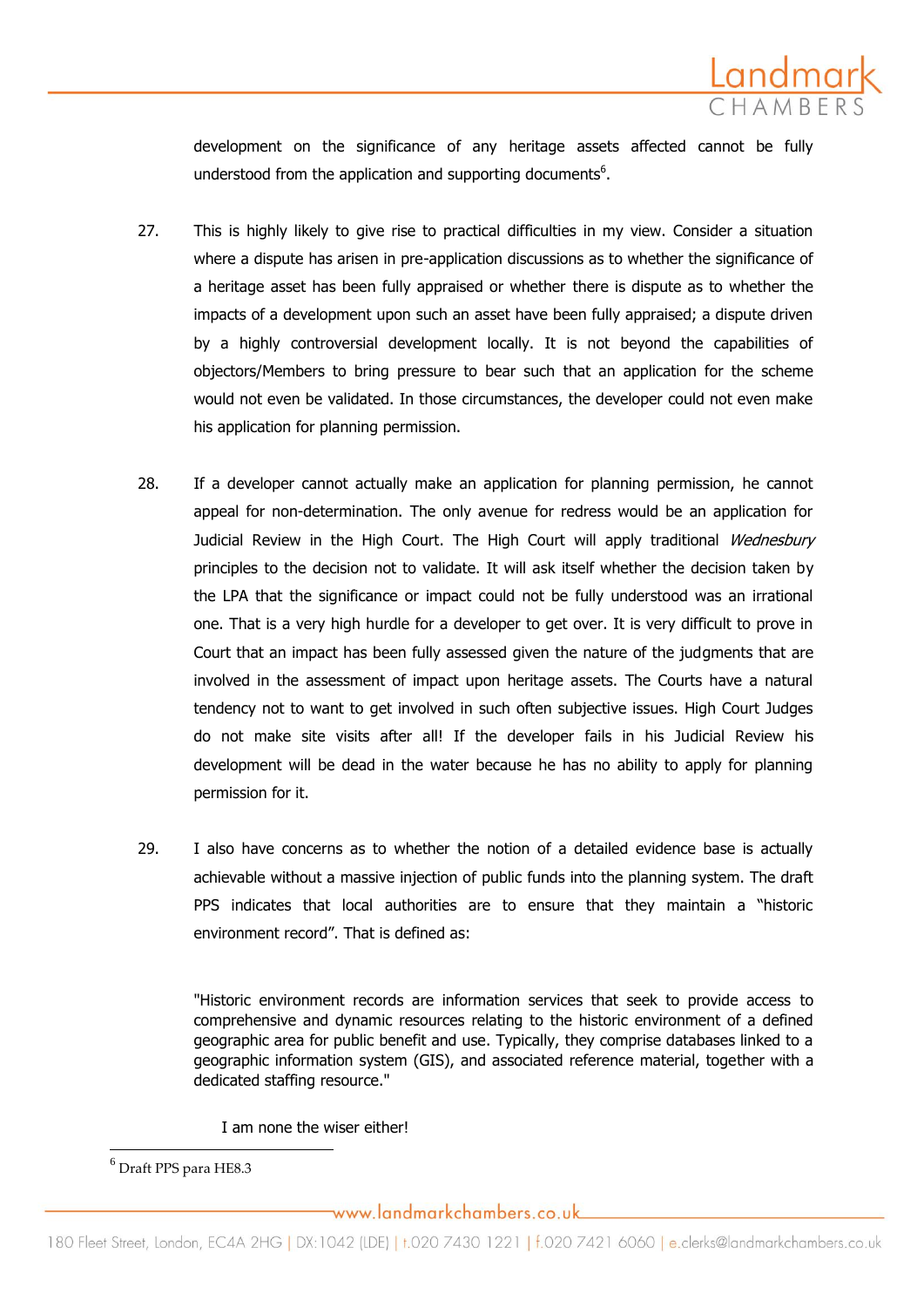

- 30. Happily further guidance is given in paragraph HE1.2 which indicates that the records, should be used to assess the extent, significance and condition of known heritage assets and the contribution that they may make to future development in the area.
- 31. So it seems LPAs are to asses the extent significance and condition of known heritage assets in their areas. To a large extent this has already been done in relation to listed buildings but I am sure we are all aware of the limitations of list descriptions in terms of appraising significance. In relation to conservation areas, my experience is that notwithstanding the exhortation in PPG15 the need for clear justification of designation<sup>7</sup>, there is a widely varying difference in the quality of the appraisal documentation kept by local authorities. Whilst the lack of an appropriate assessment/justification was a matter to which the Secretary of State would have regard in PPG15 $^8$  that policy is not repeated in the draft PPS. The assumption appears to be that all LPAs will by now have modern assessments to justify designation. That is not however realistic.
- 32. If the basis of the designation of a conservation area by the LPA is not properly justified it is unclear what a developer must do to ensure that its significance is assessed appropriately in order to satisfy the tests for validation of his application for planning permission. Is the developer to undertake the conservation area appraisal himself?
- 33. It is clear, that this task of collating the historic environment record will impose additional burden upon the public purse at a time when even essential services are likely to be cut. As a result, I doubt that the theoretically positive step of providing a publicly accessible local database will prove to be successful in practice.

# **Pre-Application Discussions**

34. The draft PPS is very keen on "early engagement" in relation to applications for planning permission that are likely to impinge upon heritage assets. It envisages agreement being reached between developer and LPA as to the nature and extent of the significance of the heritage asset concerned.

 $\overline{\phantom{a}}$ 

www.landmarkchambers.co.uk

 $^7$  PPG15 para 4.4

 $^8$  PPG15 para 4.5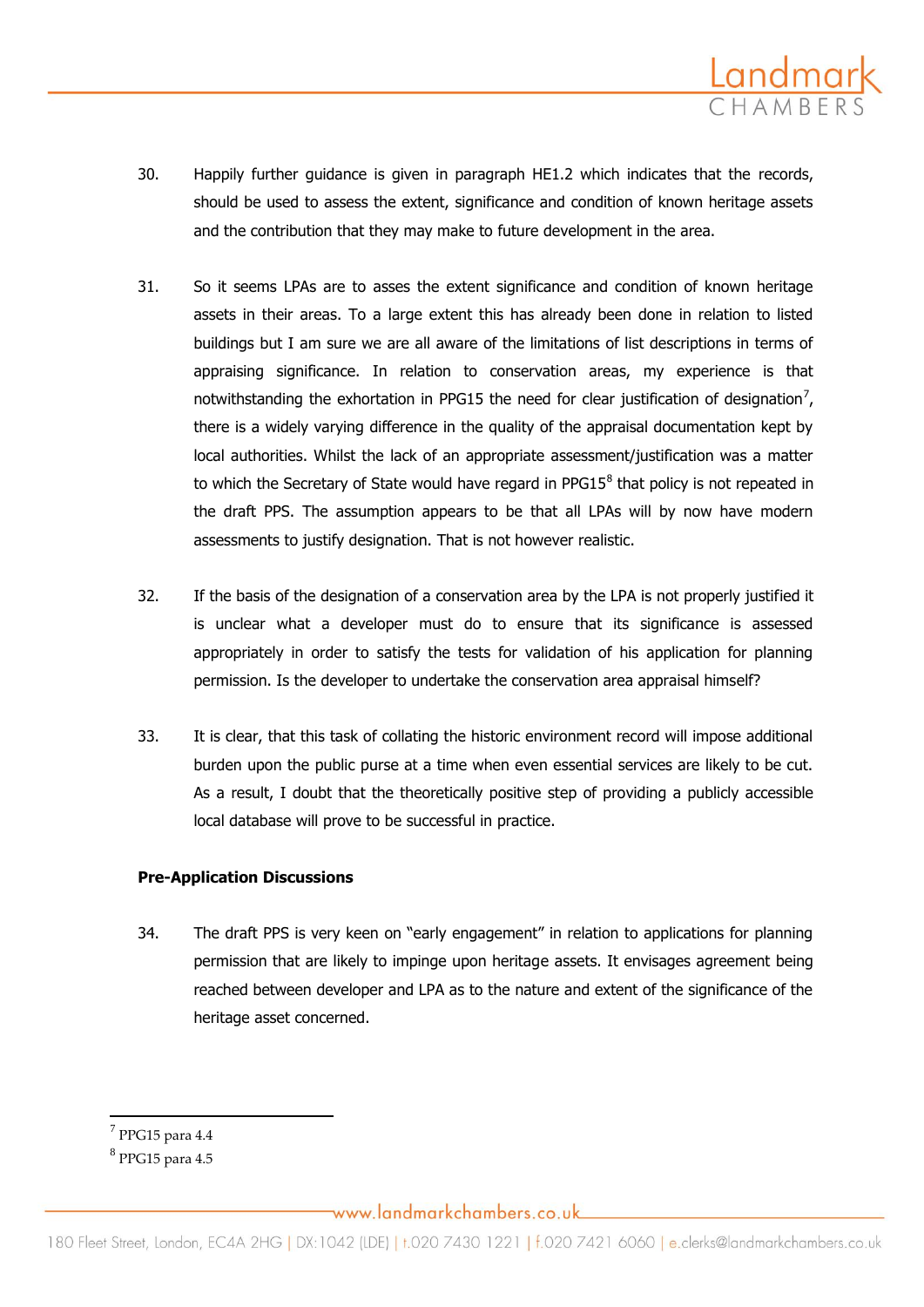

- 35. No doubt if such pre-application discussion comes about it may be helpful in guiding development and reducing conflict. However, again there are practical difficulties that mean that this is unlikely. There are many local authorities who simply do not have the resources to be able to engage in a meaningful way in detailed pre-application discussion as to the significance of a heritage asset. They either lack the human resources (i.e. they are understaffed) or they lack staff with the necessary expertise. LPAs are told to engage suitable experts to assist them<sup>9</sup>, but if they do this at all, it is highly unlikely to occur at the pre-application stage.
- 36. In an ideal world, I am sure that all planning applications could be resolved by early engagement in pre-application discussions but the reality is that many developers will not be able to schedule meaningful pre-application discussions because there is insufficient man power for these to take place. If they do get a meeting it will be with a young planner with little experience, quite probably from overseas on a short term contract and who has little or no personal stake in the outcome of the discussions. If those issues can be grappled with then I am sure that pre-applications discussions will have a helpful role to play.

# **Preserving the Setting**

- 37. It has long been accepted that development outside the setting of a heritage asset can have a material impact upon the setting of such an asset. Indeed, there is guidance that the effect of this should be considered in  $PPG15^{10}$  with the example given: "a proposed high or bulky building might also affect the setting of a listed building some distance away."
- 38. The draft PPS however makes no express reference to this point. It confines itself to providing guidance in relation to development within the setting of a heritage asset<sup>11</sup>. This raises an interesting question: is the failure to address the implications of development outside of the setting a deliberate change of policy such that the impact of a development outside of the setting of a heritage asset should have little weight in the planning balance? If it is, the promoters of tall buildings everywhere will rejoice as this would represent a significant relaxation of what has proved to be a significant constraint

 $\overline{\phantom{a}}$ 

www.landmarkchambers.co.uk

 $^9$  Draft PPS para HE9.3

<sup>10</sup> PPG15 para 2.17

 $^{11}$  Draft PPS para HE9.1, 9.7 and 11.1-2.